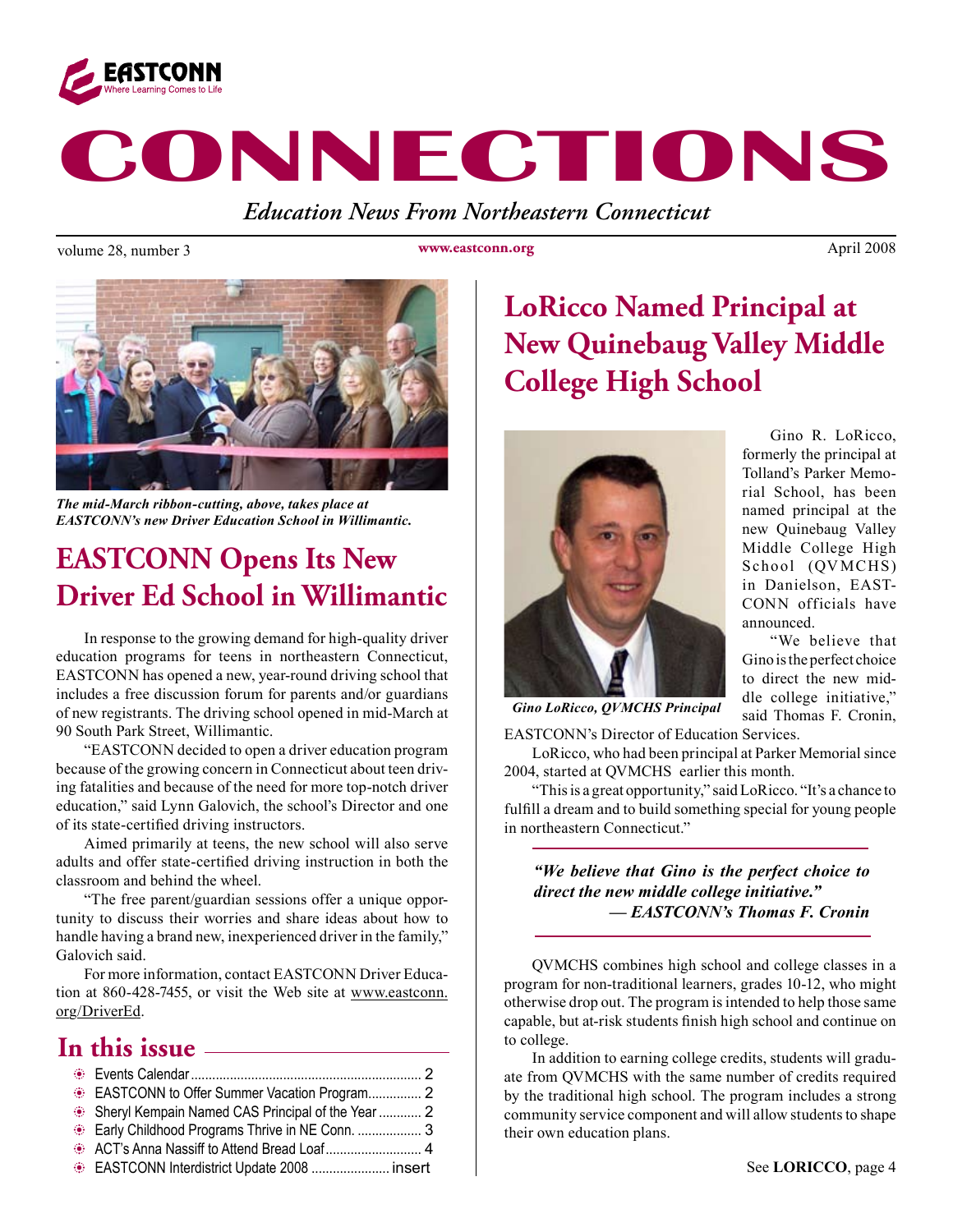### **EASTCONN To Offer Summer Vacation Camp Again "is July**

EASTCONN will once again offer its interdistrict summer vacation camp through The Academy of International Arts and Science Studies. Sessions take place between July 7-18 and July 21-August 1.

The program serves students entering grades 3-6 from the towns of Andover, Ashford, Chaplin, Columbia, Hebron, Lebanon, Mansfeld, Marlborough and Windham.

Details are being fnalized. For more information, contact EASTCONN's Peggy Roberts at 860-455-0707, or by e-mail at mroberts@eastconn.org.

### **Calendar of EASTCONN Events**

#### **APRIL 2008**

| 2  Math Council                                 |
|-------------------------------------------------|
| 3  Examining the Earth Beneath Us: Soils, Rocks |
| & Minerals                                      |
| 8  The Potential of Podcasting                  |
| 8 Improving School Climate to Support Student   |
| Achievement                                     |
| 11  Current Issues in Service Delivery: ASHA    |
| Revisited                                       |
| 11 ConnCASE                                     |
| 22 Classroom Instruction That Works with        |
| English Language Learners with Jane Hill        |
| 22  EASTCONN Board Meeting                      |
| 24  URSA/NASA                                   |
| 25  Teaching & Learning with "Second Life"      |
| with Kathy Schrock                              |
| 28  Strategies for Cultivating Respect for      |
| Diversity in Preschool and Kindergarten         |
| Classrooms                                      |
| 29  Digital Storytelling                        |
| 30  Investigating the Nighttime Sky             |

#### **MAY 2008**

- 8 .............Technology Council 9 .............ConnCASE 13 .............Easy as Child's Play: Designing Environments to Support Learning 14 ............. Science Council
- 15 .............Language Arts Council
- 21 .............Regional Staff Development Council
- 22 ............. Optics in the Classroom
- 22 ............. URSA/NASA
- 27 .............EASTCONN Annual Board Meeting

#### **JUNE 2008**

13 .............ConnCASE

*Note: Workshops fll up quickly, so please reserve seats early. EASTCONN workshops are subject to change. Please e-mail the EASTCONN Conference Offce at conferenceoffce@eastconn.org for more information about any of the meetings and workshops listed here. Register online for any of the above workshops at www.eastconn.org. Click on "Workshops."* <sup>2</sup>

## **Killingly's Sheryl Kempain Is CAS Principal of the Year**



*Sheryl Kempain, CAS Principal of the Year*

Sheryl Kempain, principal at Killingly Intermediate School, has been named 2008 Middle School Principal of the Year by the Connecticut Association of Schools (CAS).

"It's just been a whirlwind of excitement," said Kempain, a Killingly native. "The staff has been so supportive because they are all involved in this. They've worked so hard. It's not about me. It's about all of us. We're doing it together."

Kempain has been receiv-

ing congratulations from across the state, she said, as well as from the Killingly Board of Education, her staff and students.

Sponsored annually by CAS, the Principal of the Year Program recognizes outstanding middle and high school principals. Kempain was nominated by her assistant principal, Steve Tagen, who describes her as "intelligent, purposeful, and principled."

Since becoming principal in 2002, Kempain has secured a reputation for being educationally innovative and determined. She has obtained competitive professional development grants, allowing a large number of staff to visit cutting-edge modelschool programs and national workshops. Among other initiatives, she has also designed and obtained funding for an After School Intervention Program, established an Advisory Council to empower staff to share in the governance of the school and created a monthly principal's letter to inform parents.

"I went through the Killingly school system, my children went through this school system — my mother went through this school system!" said Kempain. "It really is near and dear to my heart."

"I think we have a program that can compete with anybody's. We have an awesome school here."

CAS Principal of the Year winners are selected each February. Next, Kempain will represent Connecticut in the competition for National Principal of the Year, sponsored jointly by the National Association of Secondary School Principals (NASSP) and MetLife.

To learn more about the Connecticut Association of Schools, visit their Web site at www.casciac.org.

#### **EASTCONN** *Connections*

Writer/Editor: Teddie Sleight  $\sim$  tsleight@eastconn.org Assistant: Cindy Laurendeau  $\sim$  claurendeau $\omega$ eastconn.org

**Communications Department**

Dotty Budnick, Director ~ dbudnick@eastconn.org

#### **EASTCONN Administration**

Paula M. Colen, Executive Director

**EASTCONN**, 376 Hartford Turnpike, Hampton, CT 06247 860-455-0707 FAX: 860-455-0691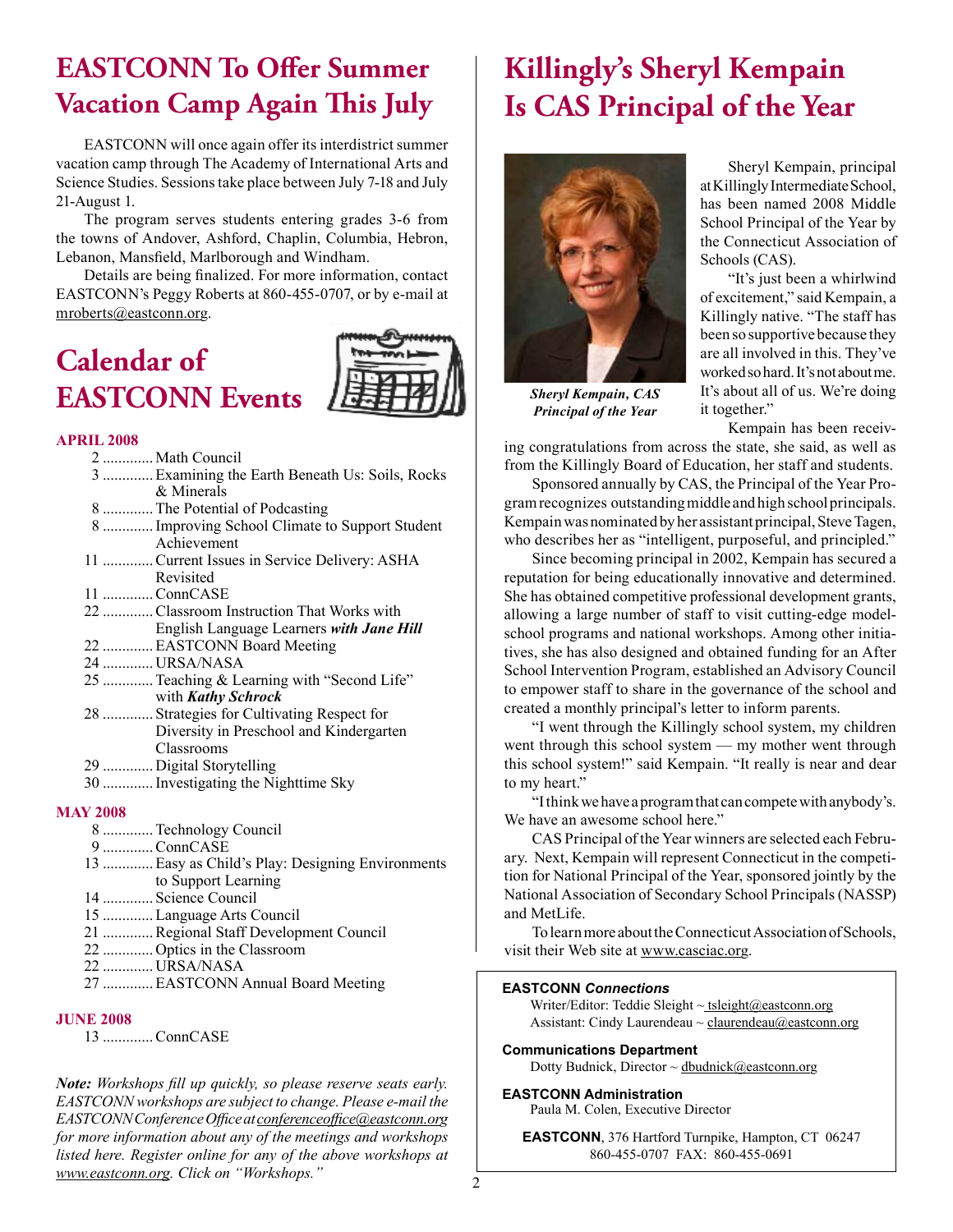### **NE Connecticut Boasts Highest Concentration of Towns Offering Comprehensive Early Childhood Programs**

#### *School Readiness Councils Help Towns & Schools Plan, Coordinate Local Services*

In keeping with the goals of Connecticut's Early Childhood Cabinet, which aims to develop and fund highquality early childhood programs statewide, northeastern Connecticut towns have for years been building capacity and delivering high-quality, integrated early childhood services to the region's families and children, birth to age 5.

Furthermore, thanks to the hard work and vision of the area's School Readiness Councils, which oversee School Readiness Grants and plan for the future, the northeastern Connecticut region now boasts the highest concentration of towns that participate in comprehensive school-readiness programs in the state.

Twenty-two of the 33 towns that comprise the EASTCONN region in northeastern Connecticut are already participating in the state-funded

School Readiness Grant Program, which gives a minimum of \$107,000 each year to towns that qualify. Those same 22 towns are considered to be either "competitive" or "priority" communities, which means they are among the state's 50 lowest-wealthranked towns. The state's poorest towns are eligible to apply for funding from the School Readiness Grant Program, which was established by the state legislature in 1997.

The 22 towns include Andover, Ashford, Brooklyn, Canterbury, Chaplin, Colchester, Coventry, Eastford, Griswold, Hampton, Killingly, Lisbon, Mansfeld, Plainfeld, Putnam, Scotland, Sprague, Stafford, Thompson, Voluntown, Windham and Woodstock. *[See map insert above.]*

 "In general, what's so exciting to me about our region's extensive participation in school-readiness planning is that it's not just about obtaining funding and providing direct services to children," said Elizabeth Aschenbrenner, EASTCONN's Director of Early Childhood Initiatives.

 "It's also about creating a community-family-school collaborative that takes a comprehensive look at local programs and services for both families and children, from birth to age fve, in the community or region," she said.

 A number of things point to the success of early childhood initiatives in northeastern Connecticut.

Perhaps chief among them is the high number of NAEYCaccredited early childhood programs in the region. Those that receive School Readiness Grant Program funds have either been accredited or are in the process of being accredited by the National Association for the Education of Young Children (NAEYC). NAEYC will only accredit those early childhood programs that meet rigorous standards. EASTCONN has assisted 33



*In orange, Northeast Connecticut School Readiness Grantees*

early childhood programs in their bids for accreditation, including Head Start.

Aschenbrenner also pointed to the crucial role played by towns' regional School Readiness Councils because they oversee the coordination of local early childhood services.

EASTCONN's Aschenbrenner has been a key fgure in facilitating the development of the councils, which are by state statute required to direct local early childhood initiatives funded by the School Readiness Grant Program. The councils are composed of parents, educators, political leaders and early childhood professionals.

 (A highly regarded early childhood educator herself, Aschenbrenner was one of the

developers of the CSDE's Preschool Curriculum & Assessment Frameworks.)

 The School Readiness Councils work to ensure that local early childhood services are high-quality, collaborative programs that involve a broad cross-section of efforts, including those by schools, Head Start, local and town agencies, EASTCONN, and private, fee-based programs, Aschenbrenner said.

#### *"Ultimately, our goal is to provide the fnest, most comprehensive early childhood care available..." — EASTCONN's Elizabeth Aschenbrenner*

Another positive outcome of many school-readiness programs in the EASTCONN region is that from a very young age, children from different backgrounds interact in environments that are both positive and supportive, as well as diverse.

Aschenbrenner said that EASTCONN's Early Childhood division has been helping eastern Connecticut towns obtain the maximum school-readiness funding available. EASTCONN assists with school-readiness grant preparation, strategic planning, curriculum development, consultation and support, and professional development. The agency also sponsors regional meetings and other activities for the purpose of collaboration and resource-sharing across communities, she said.

 "Ultimately, our goal is to provide the fnest, most comprehensive early childhood care available in order to support both parents' and children's future success," Aschenbrenner said.

Contact EASTCONN's Elizabeth Aschenbrenner at 860- 455-0707, or at easchenbrenner@eastconn.org.